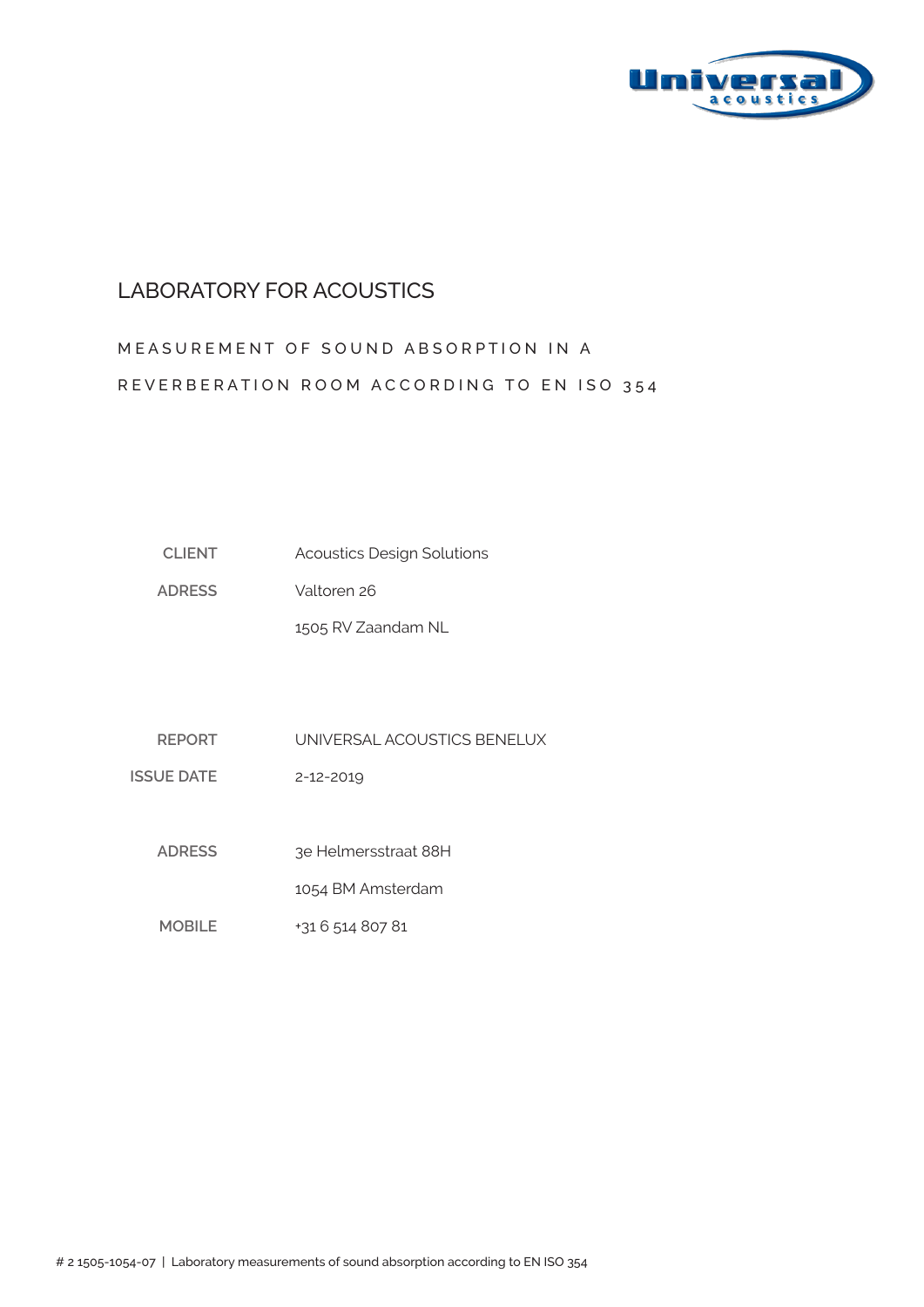### INTRODUCTION



| <b>REPORT NUMBER</b>   | # 2 1505-1054-07                                                                                                                                                                                                                                                                                                        |
|------------------------|-------------------------------------------------------------------------------------------------------------------------------------------------------------------------------------------------------------------------------------------------------------------------------------------------------------------------|
| <b>DISCRIPTION</b>     | Laboratory measurements of sound absorption                                                                                                                                                                                                                                                                             |
| <b>TEST SPECIMEN</b>   | Acoustic Pendant Light                                                                                                                                                                                                                                                                                                  |
| COLLECTION             | <b>Acoustic Design Solutions</b>                                                                                                                                                                                                                                                                                        |
| <b>MODEL</b>           | Rice Field 180                                                                                                                                                                                                                                                                                                          |
| <b>EXECUTION</b>       | Melamine foam basic white                                                                                                                                                                                                                                                                                               |
| <b>USED STANDARD</b>   | EN ISO 354:2003. Measurement of sound absorption in a reverberation room                                                                                                                                                                                                                                                |
| <b>ISSUE DATE</b>      | 02-12-2012                                                                                                                                                                                                                                                                                                              |
| <b>SIGNATURE</b>       | <b>Michiel Post</b><br><b>Technical Consultant</b>                                                                                                                                                                                                                                                                      |
| <b>CONTAINS</b>        | The technical-ownership of the the ISO 354:2003 accreditation falls to Universal Acoustics<br>BeNeLux, the same way as the technical signatures of this report. The test is performed by<br>personnel of Universal Acoustics BeNeLux.<br>Facilities where measurements are carried out under the scope of ISO 354:20036 |
|                        | accreditation belong to the Acoustics Area of Universal Acoustics BeNeLux.                                                                                                                                                                                                                                              |
| <b>NUMBER OF PAGES</b> | 10                                                                                                                                                                                                                                                                                                                      |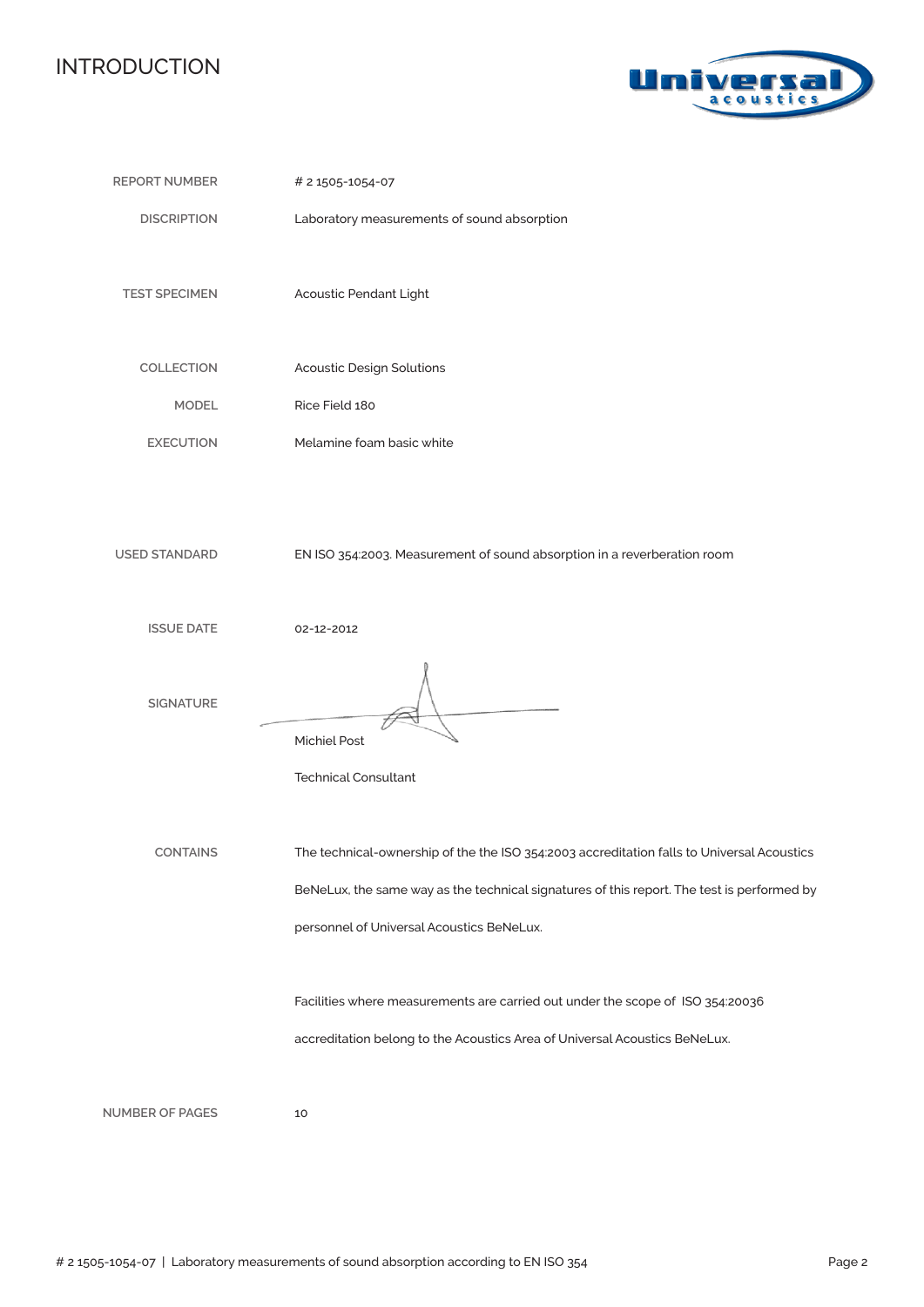#### TEST SPECIMEN DISCRIPTION



**TEST SPECIMEN DESCRIPTION**

The products are installed for the laboratory test in the same manner as they

are typically installed in practice;

- free hanging from the ceiling of the reverberation room

**MODEL**

**MATERIAL**

Rice Field 180

1800 x 900 x 350 mm

Basotect | Open cell melamine foam (9 kg/m3 of nominal density)

**NOMINAL DIMENSIONS**

**DRAWING OF THE MODEL**





**ARRANGEMENT TEST SPECIMEN** 

The product was suspended from the ceiling of the testing room at a distance of 800 mm with the material faces exposed to the sound and covering a surface of 3.51 m<sup>2</sup>, according to the following sketch.



**MATERIAL SELECTED AND DELIVERED BY**

Acoustic Design Solutions

**APPLICANT MOUNTING PREFORMED BY** 

Acoustics Design Solutions

**DATE OF MOUNTING**

26 September 2019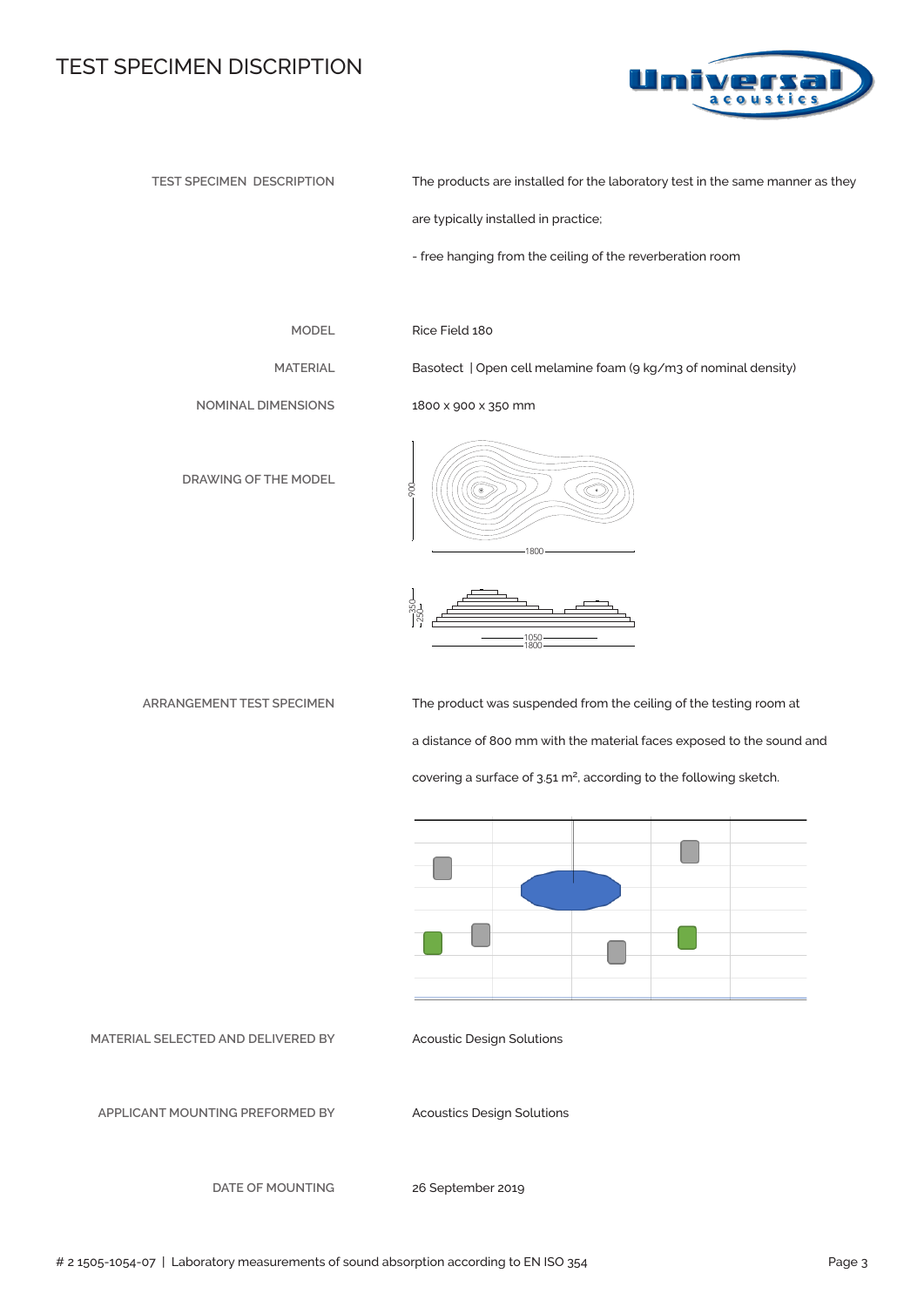## LABORATORY TEST FACILITIES



 **LABORATORY TEST FACILITIES** The test is performed in the reverberation room. This room is a regular parallelepiped of 3.12 x 6.30 x 2.27 meters with a total surface area of 90.48 m2 (walls, floor and ceiling). The room complies with the requirements of EN ISO 354:2003.



Sketch of the reverberation room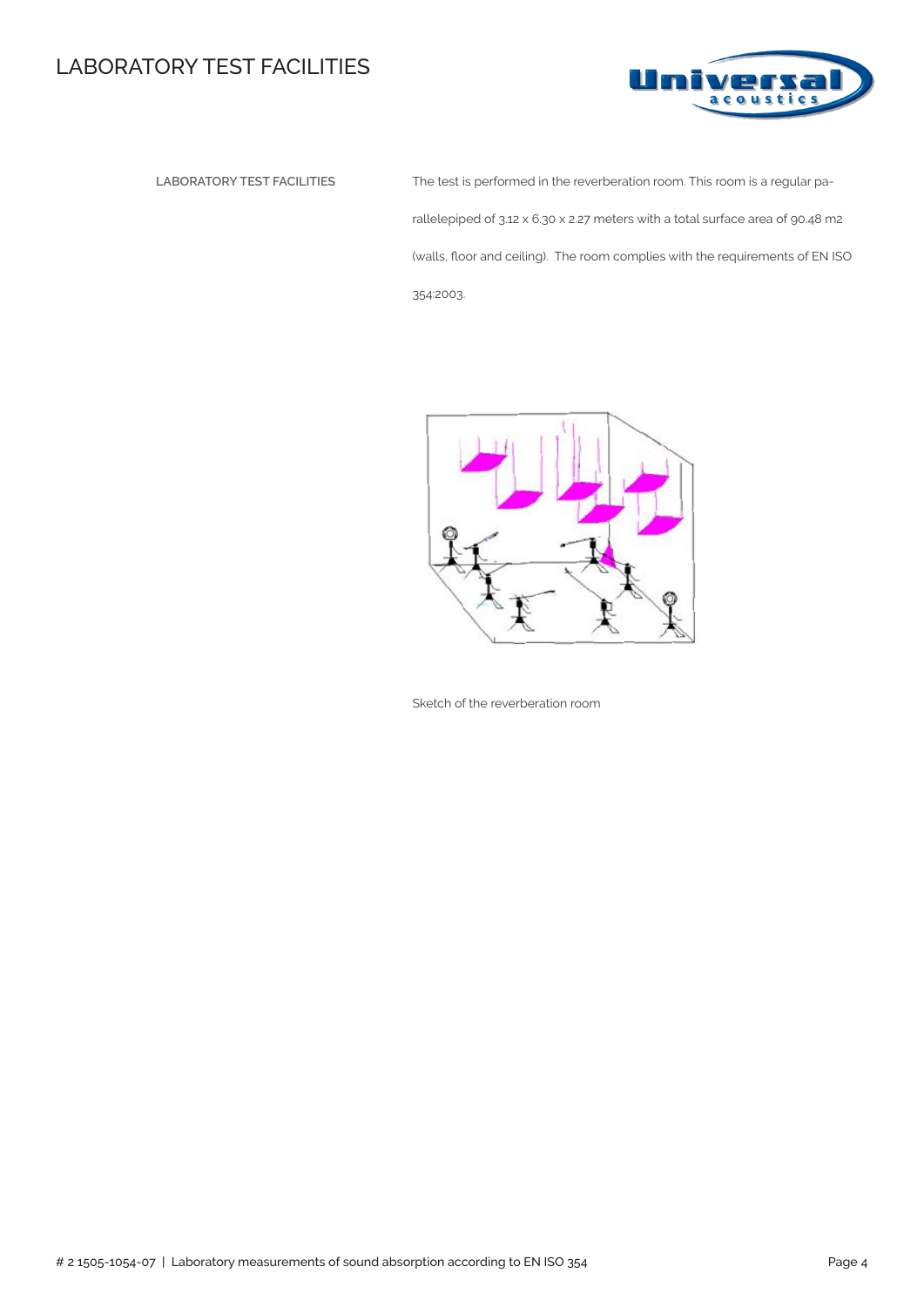## EQUIPMENT AND TEST CONDITIONS



**REVERBERATION ROOM** 

| <b>MICROPHONE</b> | NTi Audio M2230, SNo. 2175.                           |
|-------------------|-------------------------------------------------------|
|                   | (User calibrated 2019-02-18 14:07 42.8 mV/Pa)         |
| SOUND SOURCE      | NTi Audio Omni Directional Source DS3, SNo, D-1035-A0 |

CONTROL ROOM

| ANALYZER   | XL2, SNo. A2A-05754-E0, FW4.10 |
|------------|--------------------------------|
| CALIBRATOR | Brüel & Kjær 4231; N° 2061476  |

| UNCERTAINTY IN THE MEASUREMENT |  |  |  |  |
|--------------------------------|--|--|--|--|
|--------------------------------|--|--|--|--|

OF ATMOSPHERIC CONDITIONS

| <b>AIR TEMPREATURE</b> | $±0.5$ <sup>o</sup> C |
|------------------------|-----------------------|

AIR HUMIDITY ±5%

ATMOSPHERIC PRESSURE 2 mbar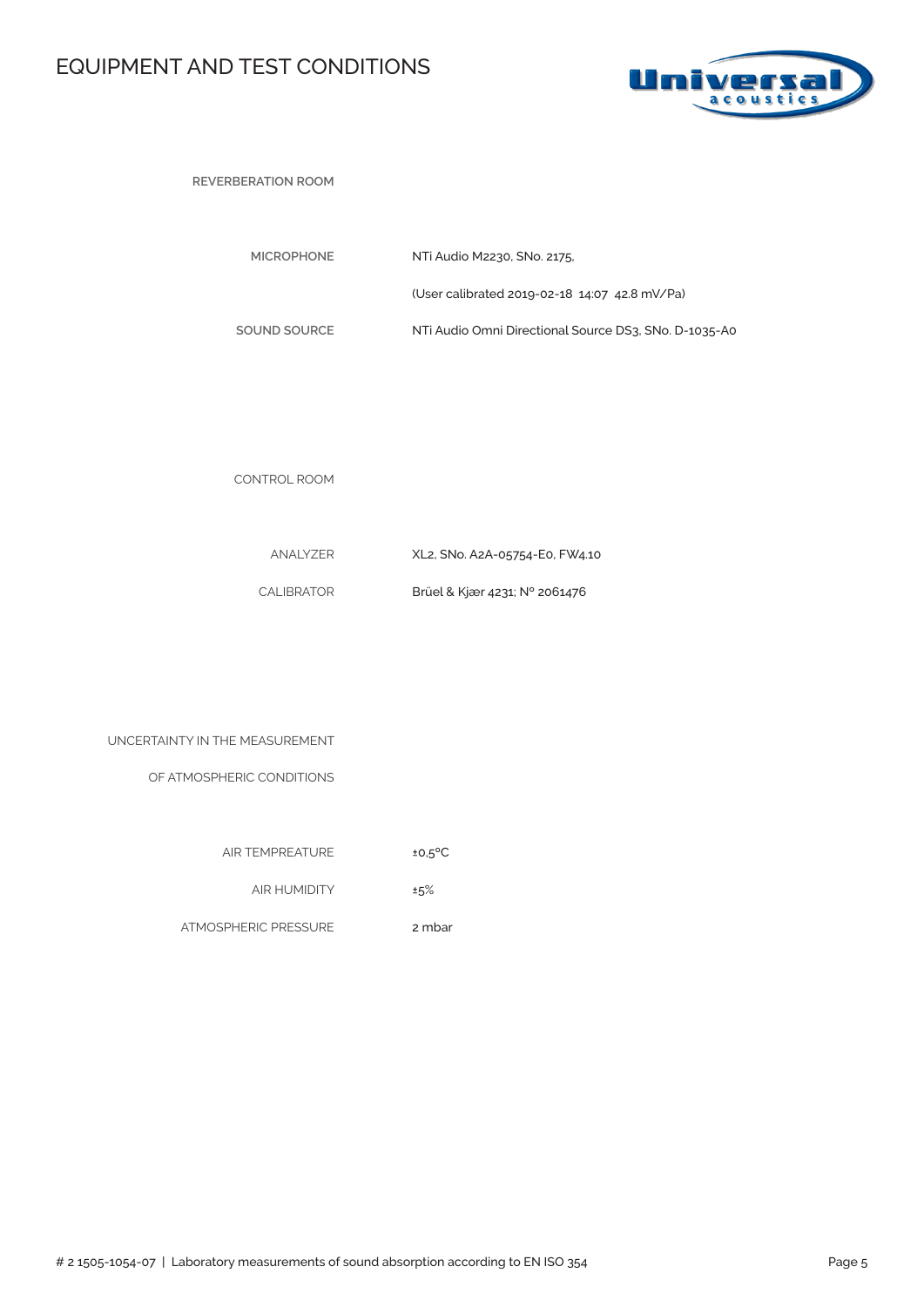#### TEST PROCEDURE AND EVALUATION



The sound absorption coefficient (s) is calculated for the onethirdoctave band 100 Hz to 5 kHz according to

standard EN ISO 354:2003, using the following formula:

$$
\alpha_{s} = A_{T}/s
$$

 $A_T$ 

Equivalent sound absorption area of test specimen, in square metres.

S

Area covered by the test specimen, in square metres.

The equivalent sound absorption area of test specimen is calculated according to the following formula:

$$
A_T = 55.3 \cdot V \left( \frac{1}{c_2 \cdot T_2} - \frac{1}{c_2 \cdot T_1} \right) - 4 \cdot V (m_2 - m_1)
$$

| $\boldsymbol{V}$ | Volume of the empty reverberation room, in cubic metres.                         |
|------------------|----------------------------------------------------------------------------------|
| c <sub>1</sub>   | Propagation speed of sound in air, in metres per second, in the empty            |
|                  | reverberation room.                                                              |
| C <sub>2</sub>   | Propagation speed of sound in air, in metres per second, in the reverberation    |
|                  | room with the test specimen installed.                                           |
| $T_1$            | Reverberation time, in seconds, of the empty reverberation room                  |
| T <sub>2</sub>   | Reverberation time, in seconds, of the reverberation room with the test specimen |
|                  | installed.                                                                       |
| $m1$ : $m2$      | Power attenuation coefficients, in reciprocal metres, calculated according to    |
|                  | ISO 9613 1, using the climatic conditions in the reverberation room.             |

Reverberation time measurements are performed using equalized emission pink noise, in two omnidirectional sound source positions and six fixed microphone positions. For each microphone and source position, the reverberation time is obtained as an average of five decays in each third octave band from 100 Hz to 5 kHz.

Reverberation time measurements of the empty room and of the room with the test specimen installed are carried out consecutively.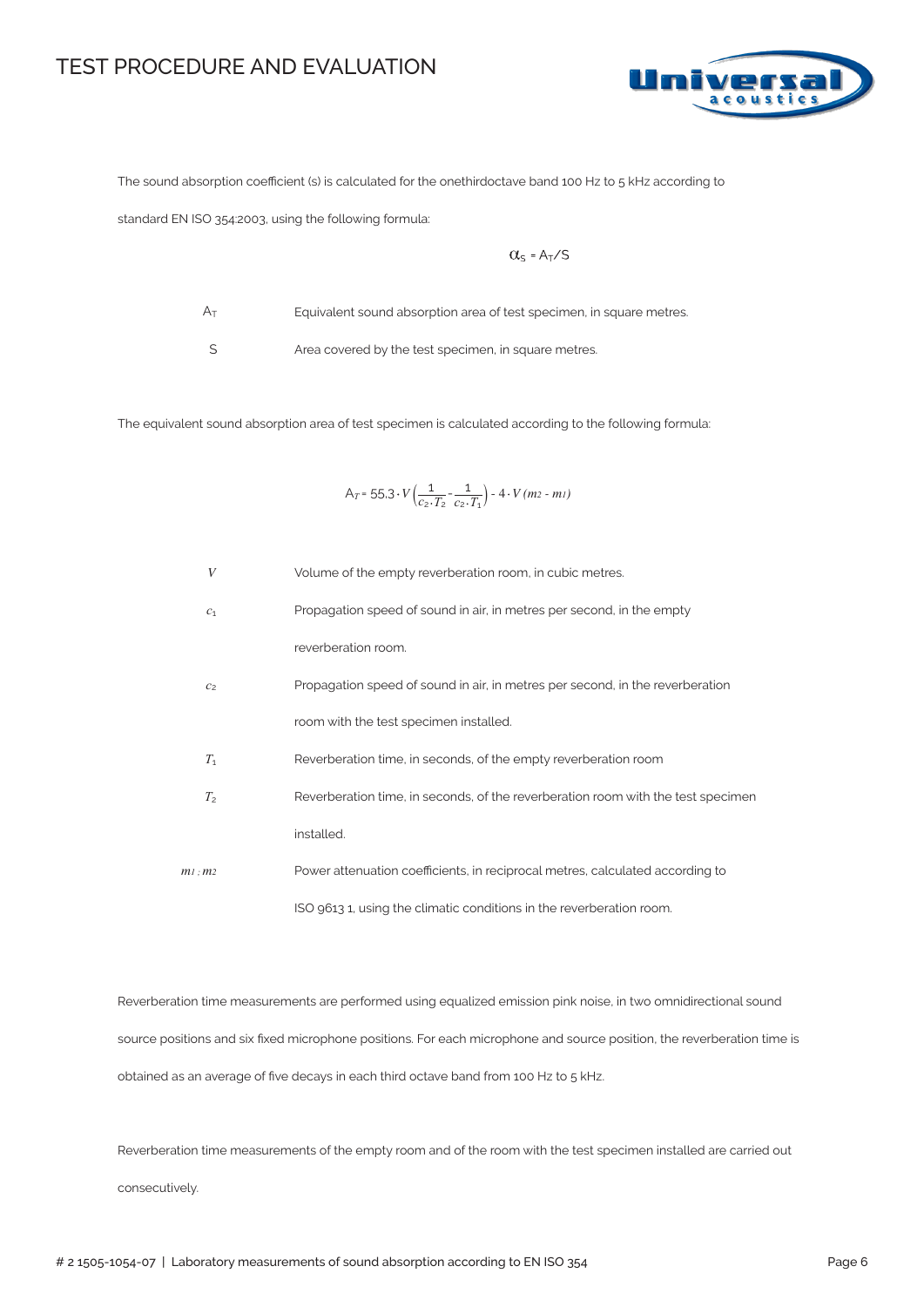#### TEST PROCEDURE AND EVALUATION



Measuring chain is verified just before and after the execution of the test.

The guidelines indicated in the applicable internal procedures have been followed:

- PE.MCAA63E: "Procedure to determine the sound absorption in a reverberation room,

according to Standard EN ISO 354".

- PE.MCAA06M: "Procedure to manage the test specimens for acoustic tests in

laboratory".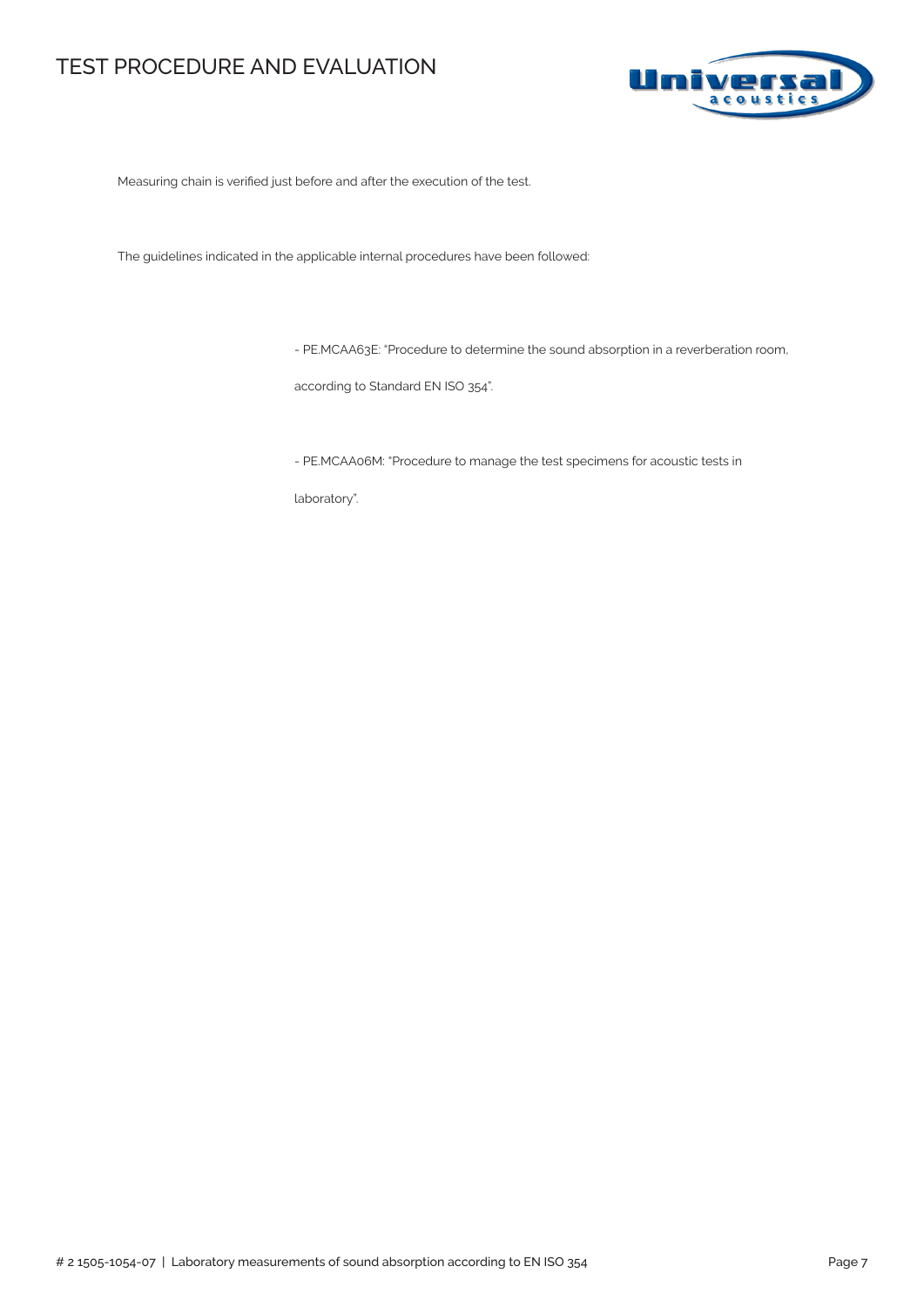



The following results are featured for the test specimen:

- Reverberation times measured in the reverberation room without test specimen (T1) and

with test specimen (T2).

- Sound absorption coefficient S, per onethird octave band from 100 Hz to 5000 Hz, in

table and graph.

- The following parameters, obtained according to Standard EN ISO 11654:1997,

from the sound absorption coefficient S in frequency bands:

- Practical sound absorption coefficient, pi, per onethird octave frequency bands from

125 Hz to 4000 Hz.

- Weighted sound absorption coefficient, αw.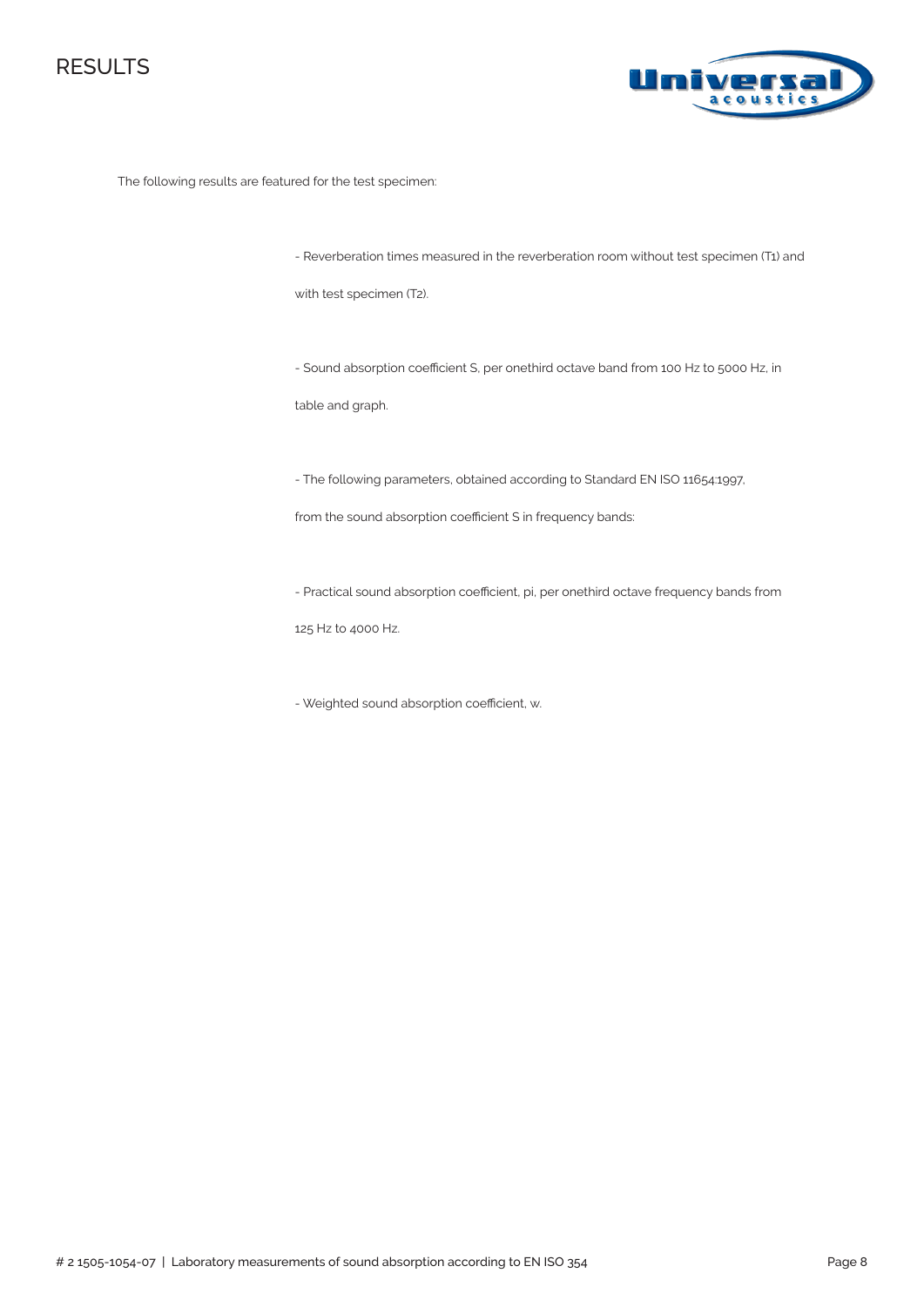